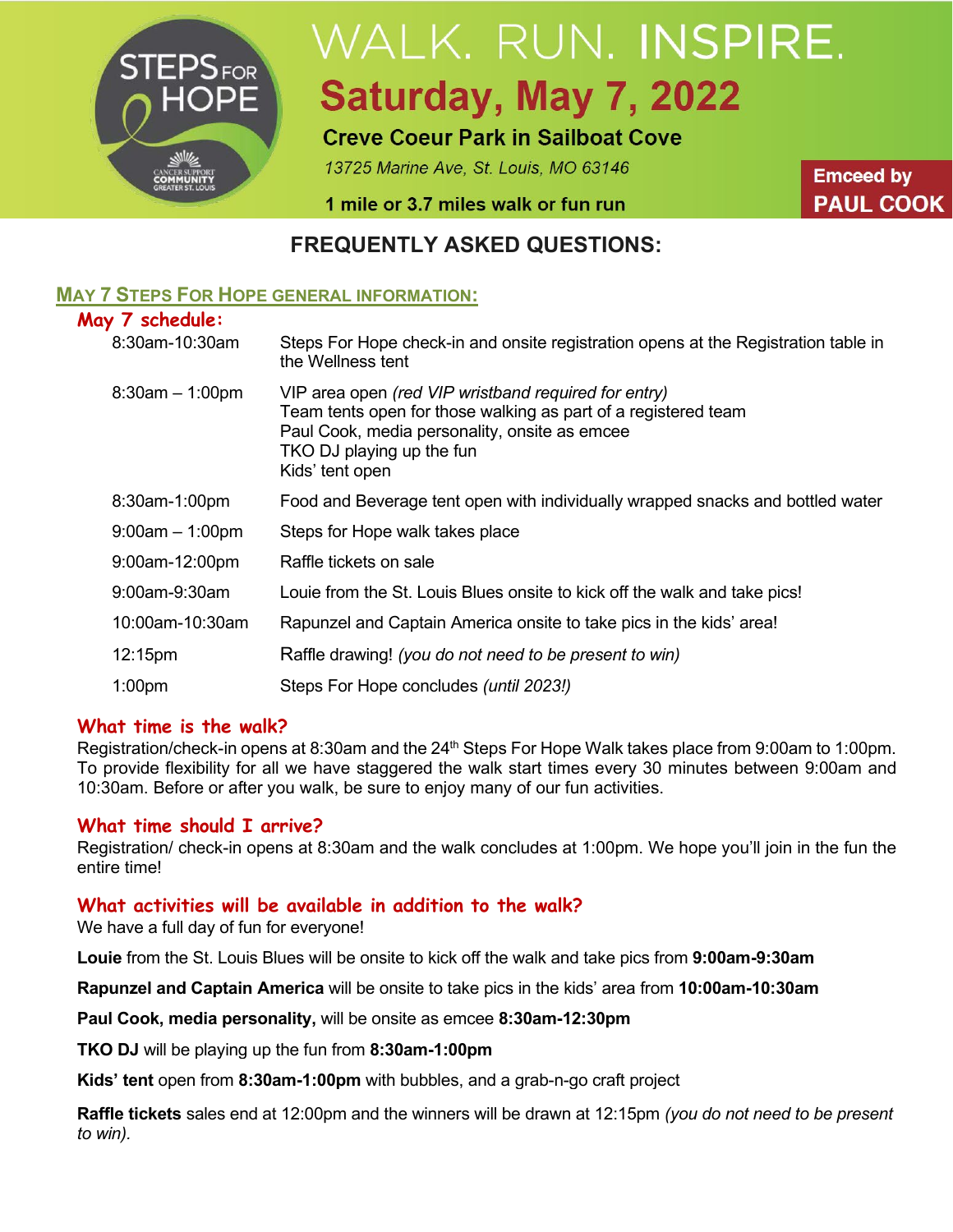#### **REGISTRATION**

#### **My plans changed and I need to walk at a different time**

No Problem! Staggered start times were offered to provide flexibility for everyone but you can walk at any time. Just be sure to check in at the Registration table in the Wellness Tent.

#### **I previously registered but don't remember my walk time**

Please email Taiya at [twright@cancersupportstl.org,](mailto:twright@cancersupportstl.org) or show up to walk anytime between 9:00am and 10:30am (walk groups kick off every 30 minutes). Be sure to check in at the Registration table in the Wellness tent before you walk.

#### **Can I register at the walk on May 7?**

Yes! Just stop by the Registration table in the Wellness Tent to pay the registration fee. Please note that t-shirts are not guaranteed for onsite registration.

#### **I registered to walk but my plans changed and I am not able to walk. Can I get a refund?** Unfortunately, we are not able to provide refunds for walk registration.

#### **Will I receive a t-shirt?**

All participants paying the \$45 registration fee by April 12 will receive a commemorative Steps For Hope t-shirt (adult sizes only). We will make every effort to provide a t-shirt for registrations made after April 12.

#### **Do I have to pay for my child to walk?**

Children ages 18 and younger are free. Please note that only participants paying the \$45 registration fee by April 12 are guaranteed a commemorative Steps For Hope t-shirt (adult sizes only). We will make every effort to provide a t-shirt for registrations made after April 12.

#### **What is the cost to register?**

We have 2 registration options:

- 1. \$45 per person registration includes a Steps For Hope t-shirt (adult sizes only; t-shirt guaranteed with registration by April 12), and access to individually bottled/canned drinks and snacks in the Food and Beverage tent. We will make every effort to provide a t-shirt to registrations made after April 12.
- 2. \$25 per person registration includes access to individually bottled/canned drinks and snacks in the Food and Beverage tent.

To register and select a walk time [click here](http://www.cancersupportstl.org/events/steps-for-hope-walk)

#### **What is included in my registration cost?**

- 1. \$45 per person registration includes a Steps For Hope t-shirt (adult sizes only t-shirt guaranteed with registration by April 12), and access to individually bottled/canned drinks and snacks in the Food and Beverage tent. We will make every effort to provide a t-shirt to registrations made after April 12.
- 2. \$25 per person registration includes access to individually bottled/canned drinks and snacks in the Food and Beverage tent.

To register and select a walk time [click here](http://www.cancersupportstl.org/events/steps-for-hope-walk)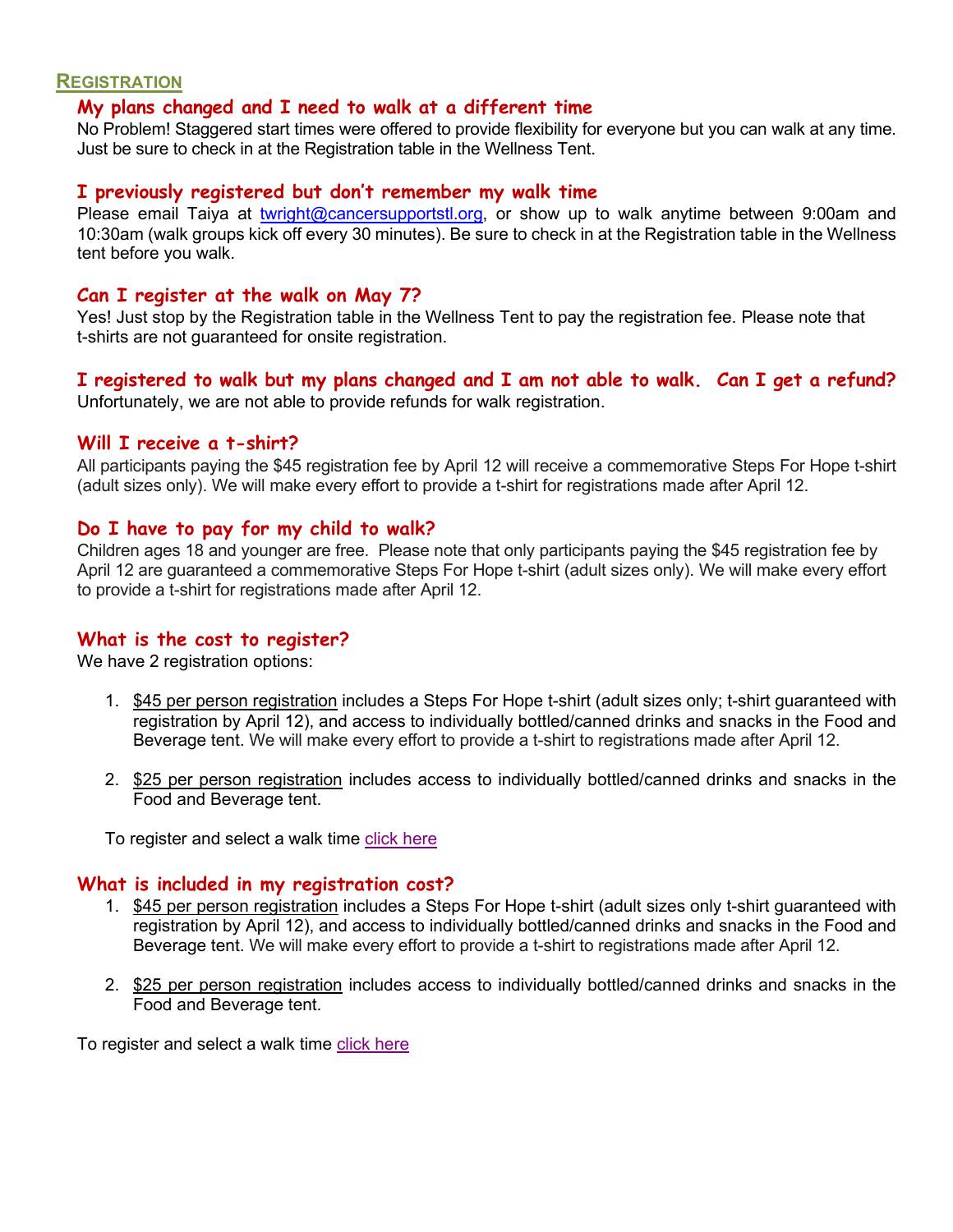#### **How do I get my t-shirt?**

*There are* 2 options to receive your t-shirt:

- 1. Advance pickup If you register by April 12, we will have your t-shirt in an envelope marked with your name available for pick up in the Cancer Support Community lobby at 1058 Old Des Peres Road, St. Louis 63131 from 10:00am to 4:00pm on Wednesday May 4 and Thursday May 5. Please email Taiya at [twright@cancersupportstl.org](mailto:twright@cancersupportstl.org) to make arrangements to pick up your registration packet at any other time.
- 2. May 7 pickup We will have your registration packet in an envelope marked with your name available for pick up at the Registration table in the Wellness Tent at Creve Coeur Park in Sailboat Cove on Saturday May 7 from 8:30am to 1:00pm. Please note that t-shirts are only guaranteed if you register by April 12.

## **Can I participate in Steps for Hope if I am not able to attend in person?**

Unfortunately, we will not have an official virtual Steps For Hope event but you can always take your own Steps for Hope and tag us in your social media posts!

## **THINGS TO BRING WITH YOU ON MAY 7**

#### **What do I need to bring/wear on May 7?**

To make sure you have the best walk experience we recommend bringing/wearing the following:

- **Weather-appropriate attire** *(the walk will take place, rain or shine!)*
- **Steps For Hope t-shirt** *(available to all walkers with a paid \$45 registration by April 12)*
- **Comfortable shoes** for walking
- **Sunscreen**
- A **hat** or visor
- A bottle of **water** or other hydrating drink *(we will also have individual bottles in the Food and Beverage tent)*
- A **credit card to purchase raffle tickets**. Raffle tickets can be purchased at the walk until 12 noon and the drawing will take place at 12:15pm *(you do not need to be present to win)*
- **Creative signs** to show off your team's style
- **Cameras or smartphones** to take and post plenty of pictures
- **VIP wristband** Sponsor packets include red VIP wrist bands.
- A **face mask**/covering if you choose

#### **WALK TEAMS**

#### **Top Teams Area**

Teams who raise \$2,500 or more prior to April 25 can take advantage of their own dedicated tent located in the Wellness Village.

#### **Do my team members have to register?**

Yes, if they want to attend Steps for Hope on May 7 at Creve Coeur Park they need to register. To register [click here.](http://www.cancersupportstl.org/events/steps-for-hope-walk)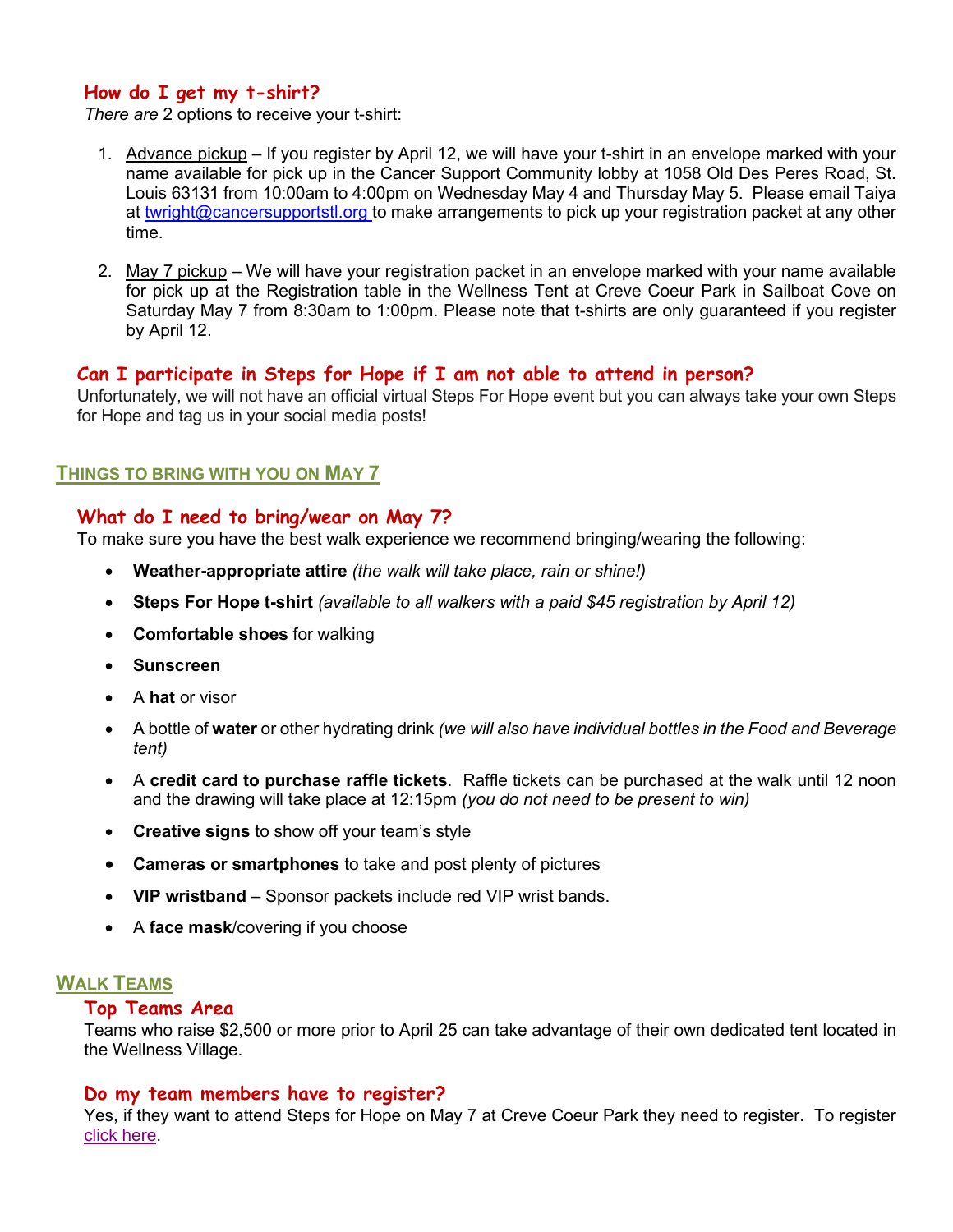#### **VIP AREA**

#### **Where is the VIP area?**

To celebrate your dedication to raising money for Steps for Hope we are pleased to offer a VIP area at the Tremayne Shelter. VIP status is exclusively awarded to our corporate and individual Sponsors, and top fundraisers who individually raise \$2,500 or more. A red wristband is required to enter the VIP area. VIP wristbands are included in your registration packet. If you did not receive your registration packet, or if you are interested in becoming a corporate or individual sponsor please [click here](http://www.cancersupportstl.org/events/steps-for-hope-walk) or email Sharon at [sclark@cancersupportstl.org.](mailto:sclark@cancersupportstl.org)

#### **How can I access the VIP area?**

VIP status is exclusively awarded to our corporate and individual Sponsors, and top fundraisers who individually raise \$2,500 or more. A red wristband is required to enter the VIP area. If you are not already a sponsor and are interested in becoming a corporate or individual sponsor please [click here](http://www.cancersupportstl.org/events/steps-for-hope-walk) or email Sharon at [sclark@cancersupportstl.org.](mailto:sclark@cancersupportstl.org)

#### **What is included in the VIP area?**

The sponsor VIP area includes soft seating areas for relaxing and socializing before and after you walk, a variety of individually wrapped sandwiches, granola bars, bags of chips, and fruit, and a variety of drink options including coffee and individually bottled drinks and juices. A red wristband is required to enter the VIP area. VIP wristbands are included in your registration packet. If you did not receive your registration packet, or if you are interested in becoming a corporate or individual sponsor please [click here](http://www.cancersupportstl.org/events/steps-for-hope-walk) or email Sharon at [sclark@cancersupportstl.org.](mailto:sclark@cancersupportstl.org)

#### **RAFFLE**

#### **What are the raffle items?**

[Click here](https://cancersupportstl.z2systems.com/np/clients/cancersupportstl/giftstore.jsp) to see our 8 fun raffle baskets and buy tickets online through May 4, or onsite at Steps For Hope on May 7 from 9:00am-noon! Raffle winners will be drawn at 12:15pm. You do not need to be present to win.

#### **What is the cost of a raffle ticket?**

Raffle tickets are only \$5 each or 5 for \$20 and will be available online through May 4, or onsite at Steps For Hope on May 7 from 9:00am-noon! Raffle winners will be drawn at 12:15pm. You do not need to be present to win.

#### **Can I buy raffle tickets on May 7 at the Walk?**

Yes! We will sell raffle tickets at Steps For Hope from 9:00am-noon. Raffle tickets are \$5 each or 5 for \$20. Raffle winners will be drawn at 12:15pm. You do not need to be present to win.

#### **When is the raffle drawing?**

The raffle drawings will take place at 12:15pm on May 7 at Creve Coeur Park. Winners do not need to be present to win.

#### **If I win, how do I claim my prize?**

Winners may claim their raffle basket at Steps For Hope on May 7 from 12:15pm-1:00pm at the Raffle table in the Wellness tent. If you are not able to claim during that time or are not attending Steps For Hope on May 7 raffle baskets can be picked up in the Cancer Support Community lobby at 1058 Old Des Peres Road, St. Louis 63131. Please email Taiya at [twright@cancersupportstl.org](mailto:twright@cancersupportstl.org) to make pick up arrangements.

#### **Do I need to be present at the drawing to win?**

You do not need to be present to win but we hope you can join in the excitement of the raffle drawing at Creve Coeur Park on May 7 at 12:15pm.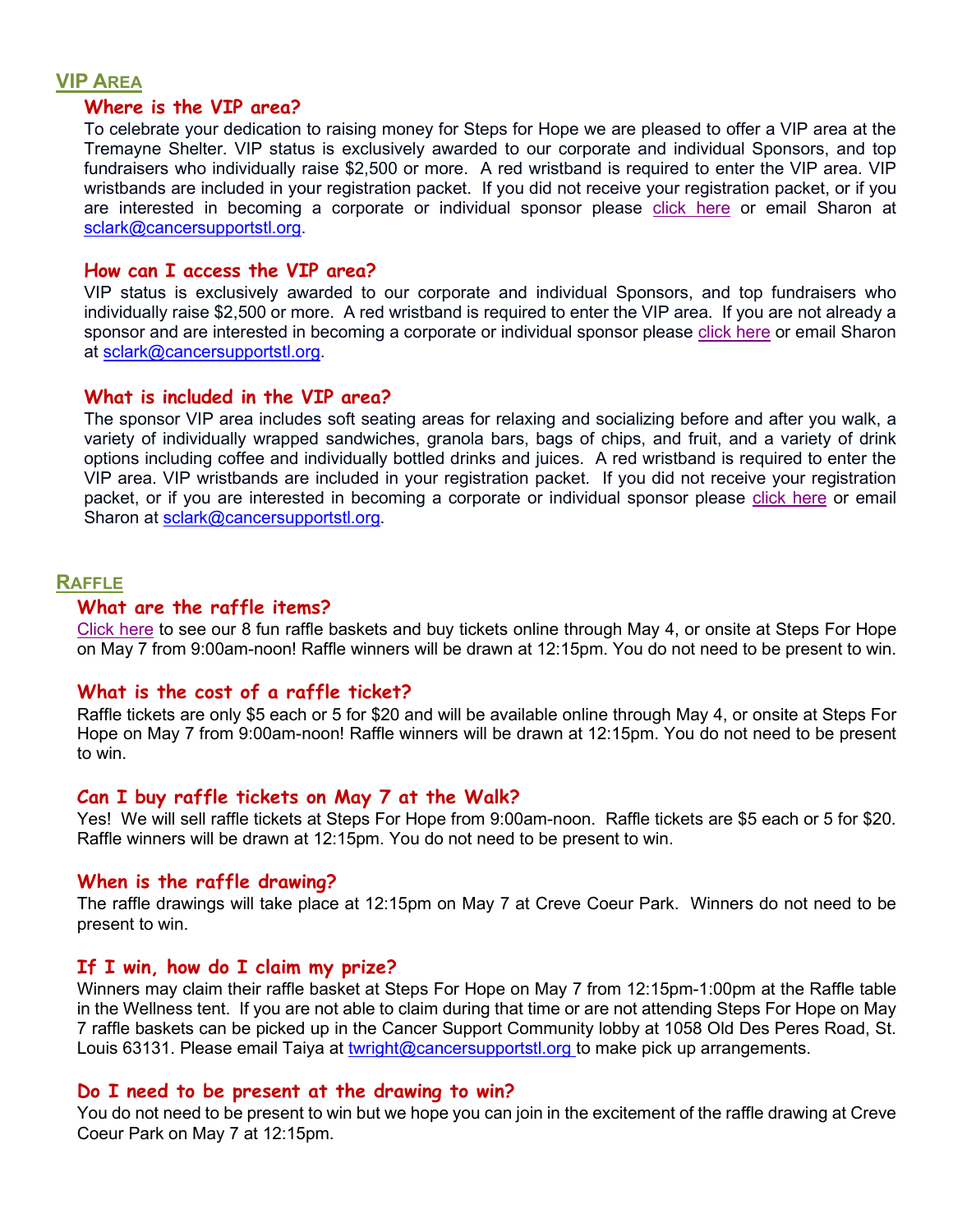#### **HOW CAN I FUNDRAISE IN ADDITION TO WALKING, OR IF I CAN'T PARTICIPATE IN THE WALK?**

## **Can I still fundraise if I don't attend the Walk?**

Yes, thank you! While attending Steps For Hope is the best way to celebrate together, you can still fundraise. At the end of the day, it's about what we make possible together through your fundraising – just follow these simple steps:

- 1. [Create your fundraising page](https://cancersupportstl.app.neoncrm.com/campaign.jsp?campaign=264&) so everyone knows why you support Cancer Support Community of Greater St. Louis. Share your own story to inspire your team! make sure to share the link to your fundraising page through social media and email.
- 2. Get creative! We know you may need to change your fundraising plans, but now is a great time to be creative with how you'll hit your goal. Have a virtual party asking people to share their stories and contribute to your fundraiser. We'd be happy for you to share other ideas with us as well! How can we connect as a community in a virtual way? Do you have fun videos to share?

## **Does the money raised stay right here in our community?**

Yes! All proceeds from Steps for Hope directly fund Cancer Support Community of Greater St. Louis' programs and services offered to individuals and families impacted by cancer in our community.

## **Do you accept employer-matching donations?**

Yes, talk to your human resources department to find out if your company participates in a matching gift program.

#### **PARKING**

#### **Where do I park?**

Parking is available near the Tremayne Shelter area at the main entrance to Creve Coeur Park. A Steps For Hope volunteer will guide you to the parking lot.

#### **Is there a charge to park?**

No, there is no charge to park. Free parking is available near the Tremayne Shelter area at the main entrance to Creve Coeur Park. A Steps For Hope volunteer will guide you to the parking lot.